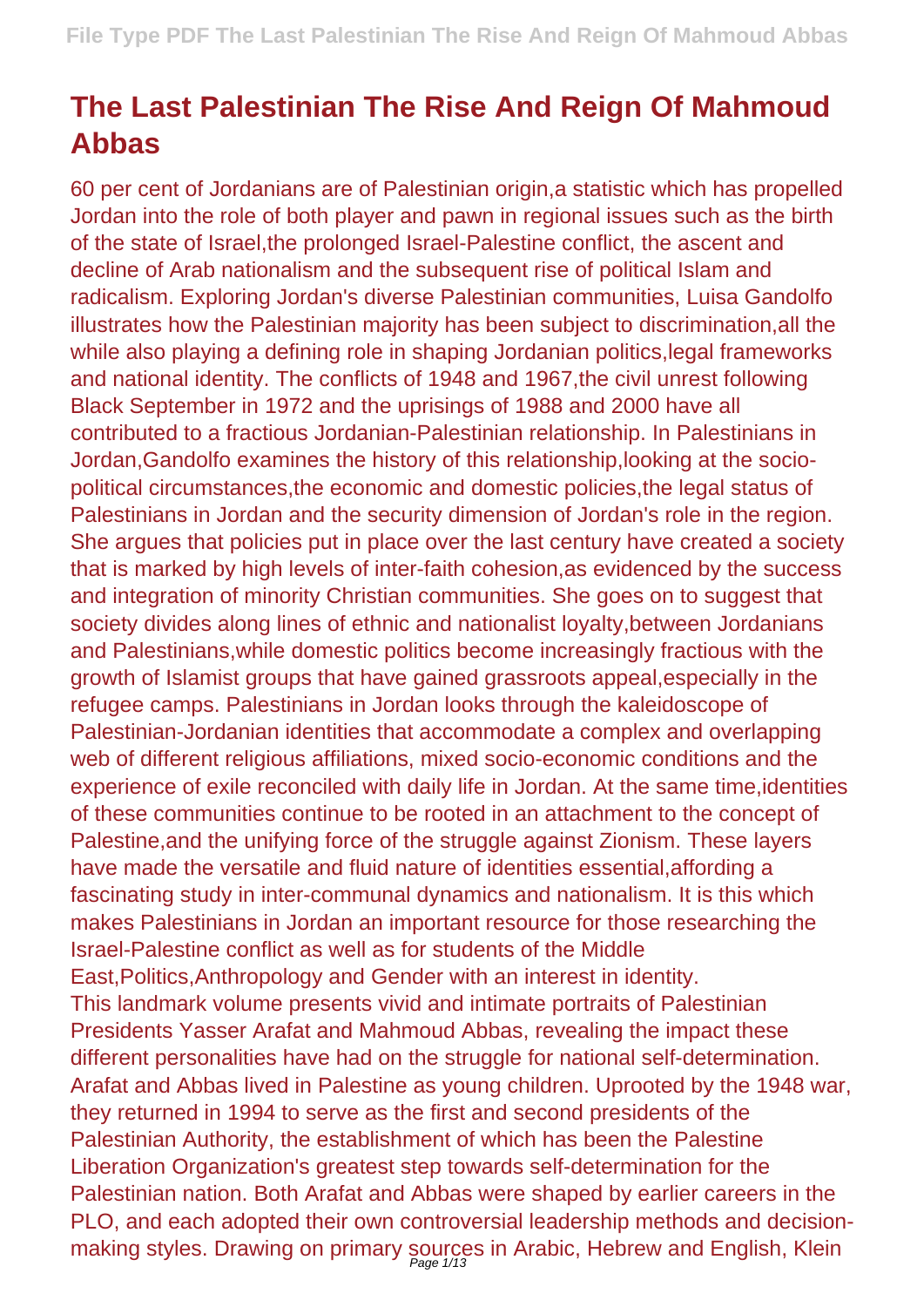gives special attention to the lesser known Abbas: his beliefs and his disagreements with Israeli and American counterparts. The book uncovers new details about Abbas' peace talks and US foreign policy towards Palestine, and analyses the political evolution of Hamas and Abbas' succession struggle. Klein also highlights the tension between the ageing leader and his society. Arafat and Abbas offers a comprehensive and balanced account of the Palestinian Authority's achievements and failures over its twenty- five years of existence. What emerges is a Palestinian nationalism that refuses to disappear. NEW YORK TIMES BESTSELLER • "A quite extraordinary novel. Colum McCann has found the form and voice to tell the most complex of stories, with an unexpected friendship between two men at its powerfully beating heart."—Kamila Shamsie, author of Home Fire FINALIST FOR THE DUBLIN LITERARY AWARD • LONGLISTED FOR THE BOOKER PRIZE • WINNER OF THE NATIONAL JEWISH BOOK AWARD • NAMED ONE OF THE BEST BOOKS OF THE YEAR BY The Independent • The New York Public Library • Library Journal From the National Book Award–winning and bestselling author of Let the Great World Spin comes an epic novel rooted in the unlikely real-life friendship between two fathers. Bassam Aramin is Palestinian. Rami Elhanan is Israeli. They inhabit a world of conflict that colors every aspect of their lives, from the roads they are allowed to drive on to the schools their children attend to the checkpoints, both physical and emotional, they must negotiate. But their lives, however circumscribed, are upended one after the other: first, Rami's thirteen-year-old daughter, Smadar, becomes the victim of suicide bombers; a decade later, Bassam's ten-year-old daughter, Abir, is killed by a rubber bullet. Rami and Bassam had been raised to hate one another. And yet, when they learn of each other's stories, they recognize the loss that connects them. Together they attempt to use their grief as a weapon for peace—and with their one small act, start to permeate what has for generations seemed an impermeable conflict. This extraordinary novel is the fruit of a seed planted when the novelist Colum McCann met the real Bassam and Rami on a trip with the non-profit organization Narrative 4. McCann was moved by their willingness to share their stories with the world, by their hope that if they could see themselves in one another, perhaps others could too. With their blessing, and unprecedented access to their families, lives, and personal recollections, McCann began to craft Apeirogon, which uses their real-life stories to begin another—one that crosses centuries and continents, stitching together time, art, history, nature, and politics in a tale both heartbreaking and hopeful. The result is an ambitious novel, crafted out of a universe of fictional and nonfictional material, with these fathers' moving story at its heart.

Palestinians refuse to be silenced and their struggle must not be ignored. The first study of Israeli foreign policy towards the Middle East and selected world powers, since the end of the Cold War to the present.

A foreign policy expert provides a fresh and accessible analysis of the Israeli-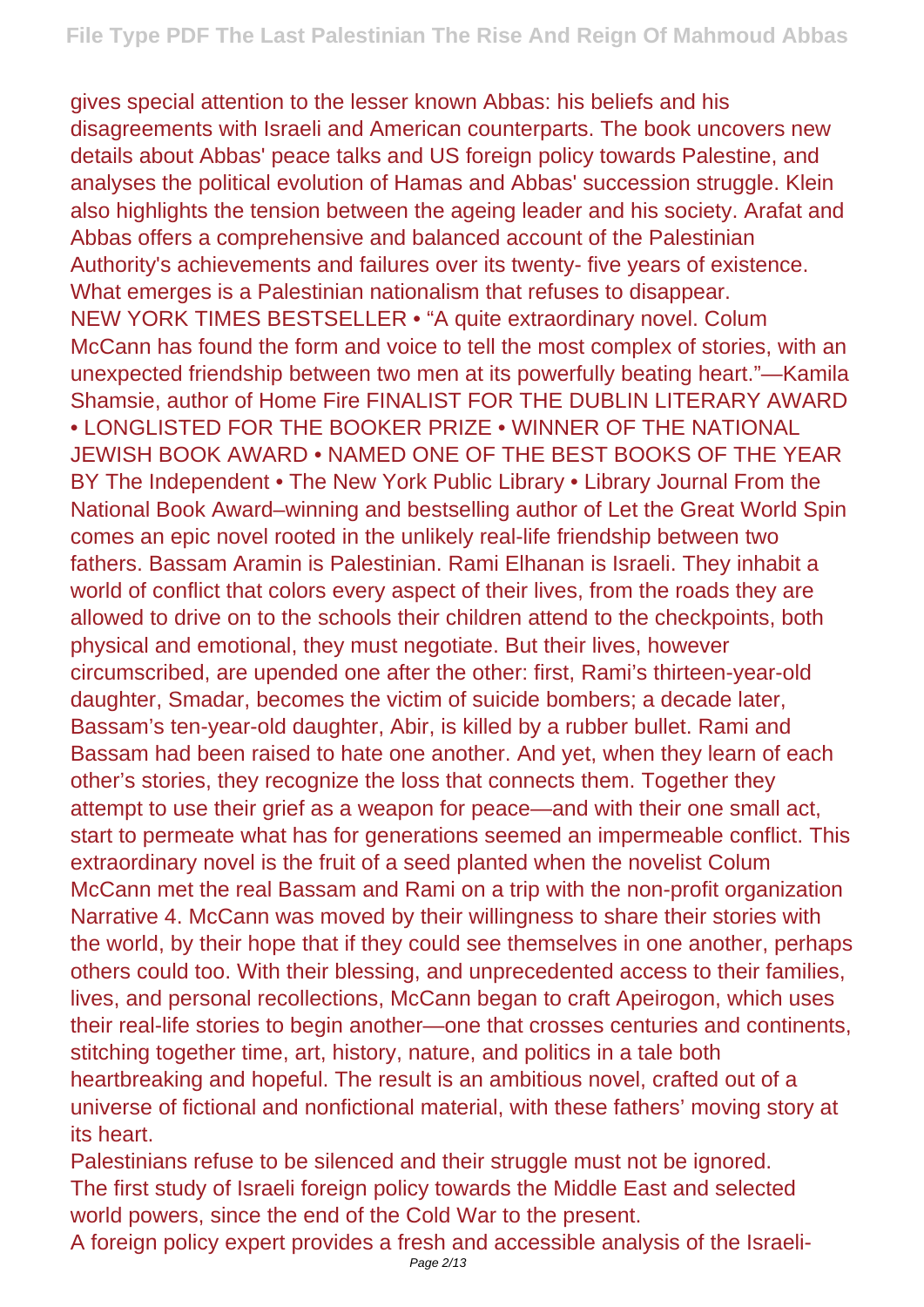Palestinian peace process, its complex obstacles, and possible solutions. Luis Fleischman is a sociologist and Middle East policy expert who has served as a senior advisor to government officials and members of congress. In The Middle East Riddle, he examines obstacles to achieving peace that transcend the negotiations process, mostly relying on a broad sociological analysis. Over the years, the conflict between Israelis and Palestinians has seemed like an intractable conflict of opposing narratives. Some argue that the Palestinians want to put an end to the State of Israel, while others believe Israelis want to impose their sovereignty via settlement expansion. However, the history shows that the two sides have been very close to an agreement. Fleischman examines a variety of nuanced solutions towards progress. He analyzes the idea of a Palestinian/Jordanian confederacy, as well as a proposed Israeli unilateral withdrawal from most of the West Bank. The book also explores the chances that the Palestinian security establishment, that has worked together with the Israeli security establishment for years, could generate the leadership necessary to restore order.

This rich and magisterial work traces Palestine's millennia-old heritage, uncovering cultures and societies of astounding depth and complexity that stretch back to the very beginnings of recorded history. Starting with the earliest references in Egyptian and Assyrian texts, Nur Masalha explores how Palestine and its Palestinian identity have evolved over thousands of years, from the Bronze Age to the present day. Drawing on a rich body of sources and the latest archaeological evidence, Masalha shows how Palestine's multicultural past has been distorted and mythologised by Biblical lore and the Israel–Palestinian conflict. In the process, Masalha reveals that the concept of Palestine, contrary to accepted belief, is not a modern invention or one constructed in opposition to Israel, but rooted firmly in ancient past. Palestine represents the authoritative account of the country's history.

A chilling, fascinating, and nearly forgotten historical figure is resurrected in this riveting work that links the fascism of the last century with the terrorism of our own. Written with vigor and extraordinary access to primary sources in several languages, Icon of Evil is the definitive account of the man who, during World War II, was called "the fuhrer of the Arab world" and whose ugly legacy lives on today. With new and disturbing details, David G. Dalin and John F. Rothmann show how al -Husseini ingratiated himself with his hero, Adolf Hitler, becoming, with his blond hair and blue eyes, an "honorary Aryan" while dreaming of being installed as Nazi leader of the Middle East. Al-Husseini would later recruit more than 100,000 Muslims in Europe to fight in divisions of the Waffen- SS, and obstruct negotiations with the Allies that might have allowed four thousand Jewish children to escape to Palestine. Some believe that al-Husseini even inspired Hitler to implement the Final Solution. At war's end, al-Husseini escaped indictment at Nuremberg and was harbored in France. Icon of Evil chronicles al-Husseini's postwar relationships with such influential Islamic figures as the radical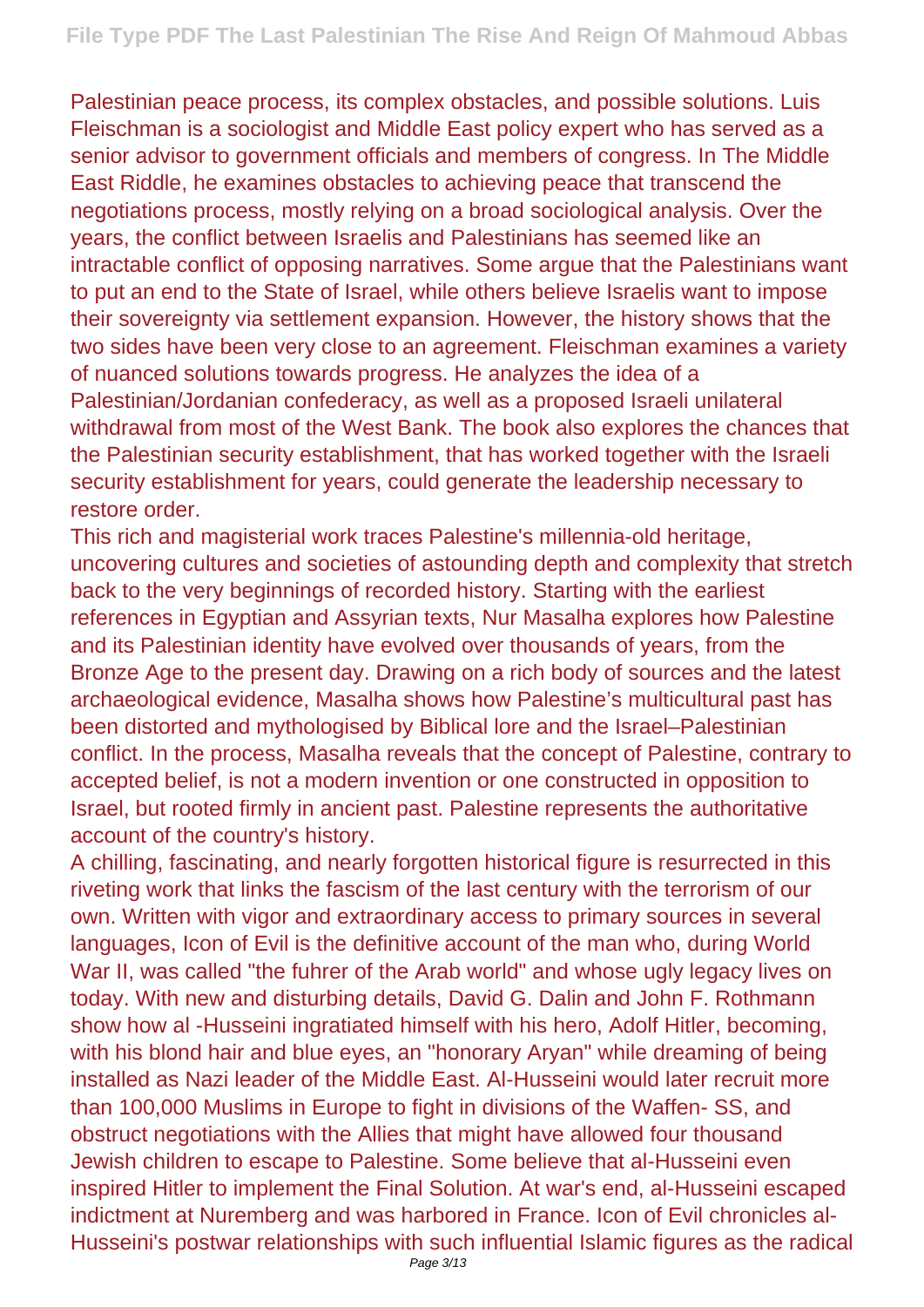theoretician Sayyid Qutb and Saddam Hussein's powerful uncle General Khairallah Talfah and his crucial mentoring of the young Yasser Ararat. Finally, it provides compelling evidence that al-Husseini's actions and writings serve as inspirations today to the leaders of Hamas, Hezbollah, and other terrorist organizations pledged to destroy Israel and the United States.

A groundbreaking history that shows how peace between Egypt and Israel ensured lasting Palestinian statelessness The 1978 Camp David Accords and the signing of the Egypt-Israel peace treaty are widely viewed as a triumph of U.S. diplomacy in the Middle East. Yet the Palestinians—the would-be beneficiaries of this vision for a comprehensive regional settlement—remain without a state to this day. How and why Palestinian statelessness persists are the central questions of Seth Anziska's groundbreaking history of the Palestinian-Israeli peace process. Based on newly declassified sources and interviews with key participants, Preventing Palestine charts how Egyptian-Israeli peace was forged at the cost of sovereignty for the Palestinians, creating crippling challenges to their aspirations for a homeland—hurdles that only increased with Israeli settlement expansion and Israel's 1982 invasion of Lebanon. The first Intifada and the end of the Cold War brought new opportunities for a Palestinian state, but the 1993 Oslo Accords undermined the meaning of independence. Filled with astute political analysis, Preventing Palestine offers a bold new interpretation of an enduring struggle for self-determination.

In June 2007 civil war broke out in the Gaza Strip between two rival Palestinian factions, Hamas and Fatah. Western peace efforts in the region always focused on reconciling two opposing fronts: Israel and Palestine. Now, this careful exploration of Middle East history over the last two decades reveals that the Palestinians have long been a house divided. What began as a political rivalry between Fatah's Yasir Arafat and Hamas leader Sheikh Ahmed Yassin during the first intifada of 1987 evolved into a full-blown battle on the streets of Gaza between the forces of Arafat's successor, Mahmoud Abbas, and Ismael Haniyeh, one of Yassin's early protégés. Today, the battle continues between these two diametrically opposing forces over the role of Palestinian nationalism and Islamism in the West Bank and Gaza. In this thoughtprovoking book, Jonathan Schanzer questions the notion of Palestinian political unity, explaining how internal rivalries and violence have ultimately stymied American efforts to promote Middle East peace, and even the Palestinian quest for a homeland. NEW YORK TIMES BESTSELLER • The first definitive history of the Mossad, Shin Bet, and the IDF's targeted killing programs, hailed by The New York Times as "an exceptional work, a humane book about an incendiary subject." WINNER OF THE NATIONAL JEWISH BOOK AWARD IN HISTORY NAMED ONE OF THE TEN BEST BOOKS OF THE YEAR BY JENNIFER SZALAI, THE NEW YORK TIMES NAMED ONE OF THE BEST BOOKS OF THE YEAR BY The Economist • The New York Times Book Review • BBC History Magazine • Mother Jones • Kirkus Reviews The Talmud says: "If someone comes to kill you, rise up and kill him first." This instinct to take every measure, even the most aggressive, to defend the Jewish people is hardwired into Israel's DNA. From the very beginning of its statehood in 1948, protecting the nation from harm has been the responsibility of its intelligence community and armed services, and there is one weapon in their vast arsenal that they have relied upon to thwart the most serious threats: Targeted assassinations have been used countless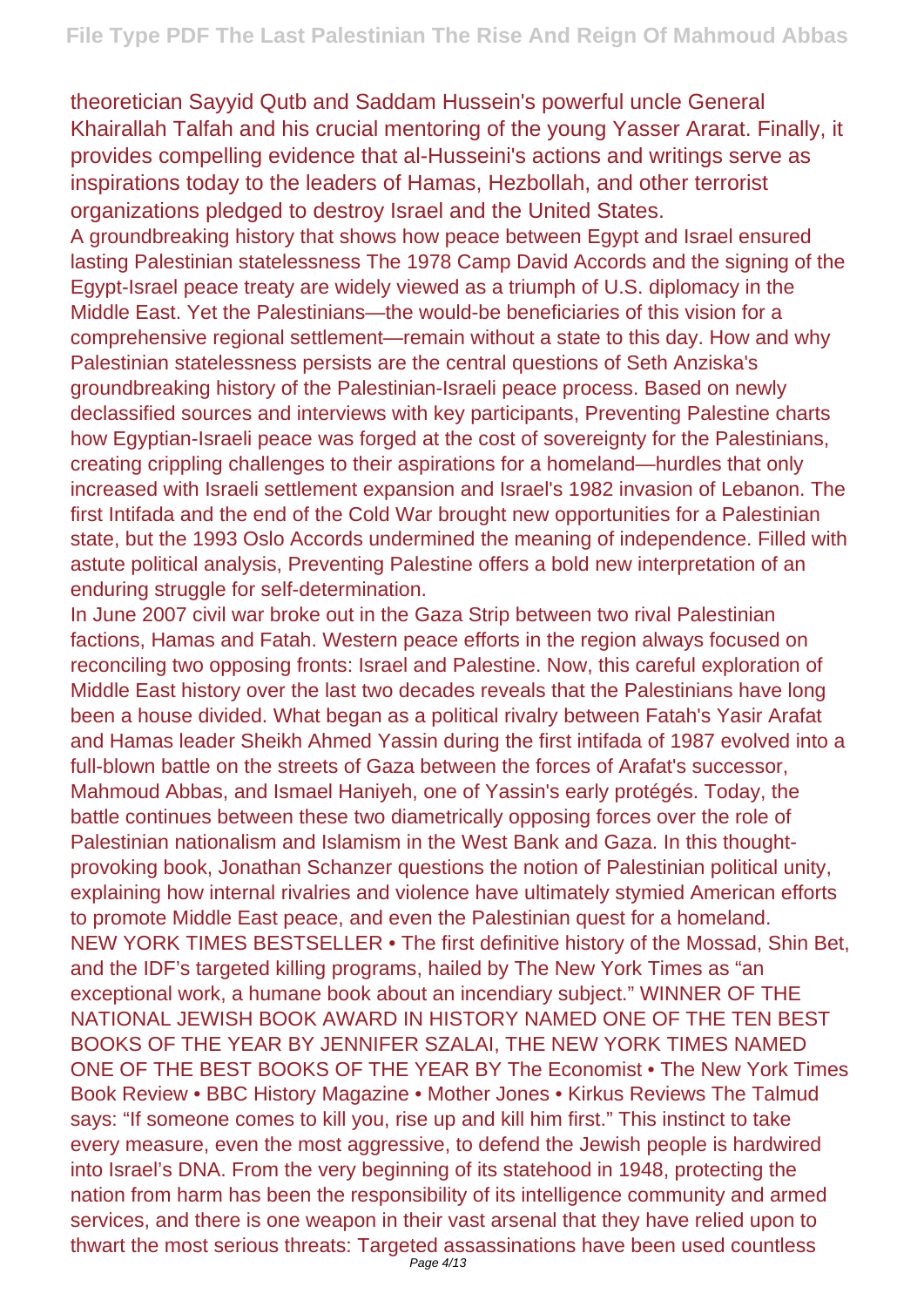times, on enemies large and small, sometimes in response to attacks against the Israeli people and sometimes preemptively. In this page-turning, eye-opening book, journalist and military analyst Ronen Bergman—praised by David Remnick as "arguably [Israel's] best investigative reporter"—offers a riveting inside account of the targeted killing programs: their successes, their failures, and the moral and political price exacted on the men and women who approved and carried out the missions. Bergman has gained the exceedingly rare cooperation of many current and former members of the Israeli government, including Prime Ministers Shimon Peres, Ehud Barak, Ariel Sharon, and Benjamin Netanyahu, as well as high-level figures in the country's military and intelligence services: the IDF (Israel Defense Forces), the Mossad (the world's most feared intelligence agency), Caesarea (a "Mossad within the Mossad" that carries out attacks on the highest-value targets), and the Shin Bet (an internal security service that implemented the largest targeted assassination campaign ever, in order to stop what had once appeared to be unstoppable: suicide terrorism). Including never-beforereported, behind-the-curtain accounts of key operations, and based on hundreds of onthe-record interviews and thousands of files to which Bergman has gotten exclusive access over his decades of reporting, Rise and Kill First brings us deep into the heart of Israel's most secret activities. Bergman traces, from statehood to the present, the gripping events and thorny ethical questions underlying Israel's targeted killing campaign, which has shaped the Israeli nation, the Middle East, and the entire world. "A remarkable feat of fearless and responsible reporting . . . important, timely, and informative."—John le Carré

Of all the 'hot-spots' in the world today, the apparently endless clash between the Jews and the Arabs in the Middle East seems unique in its longevity and resistance to resolution. This text places the conflict in its broad historical context before presenting an overview that serves as a 'road map' to a long-term resolution.

Over the last eighty years there has been a global rise in 'peace communication' practice, the use of interpersonal and mass communication interventions to mediate between peoples engaged in political conflict. In this study, Yael Warshel analyses Israeli and Palestinian versions of Sesame Street which targeted negative inter-group attitudes and stereotypes. Merging communication, peace and conflict studies, social psychology, anthropology, political science, education, Middle Eastern and childhood studies, this book provides a template to think about how audiences receive, interpret, use and are influenced by peace communication. By picking apart the text and subtext of the kind of media these specific audiences of children consume, Warshel examines how they interpret 'peace communication' interventions, are socialised into Palestinians, Jewish Israelis and Arab/Palestinian Israelis, political opinions they express, and violence they reproduce. She questions whether peace communication practices have any relevant structural impact on their audiences, why such interventions fail, and offers recommendations for improving future communication interventions into political conflict worldwide.

Seminar paper from the year 2005 in the subject History - Asia, grade:  $A (= 1,0)$ , Vesalius College Brussels, course: History of the Middle East, 15 entries in the bibliography, language: English, abstract: The Middle East of the present-days would look different without the Palestinian Liberation Organization (PLO), the political and military arm of the Palestinians. Over decades the organization transformed itself from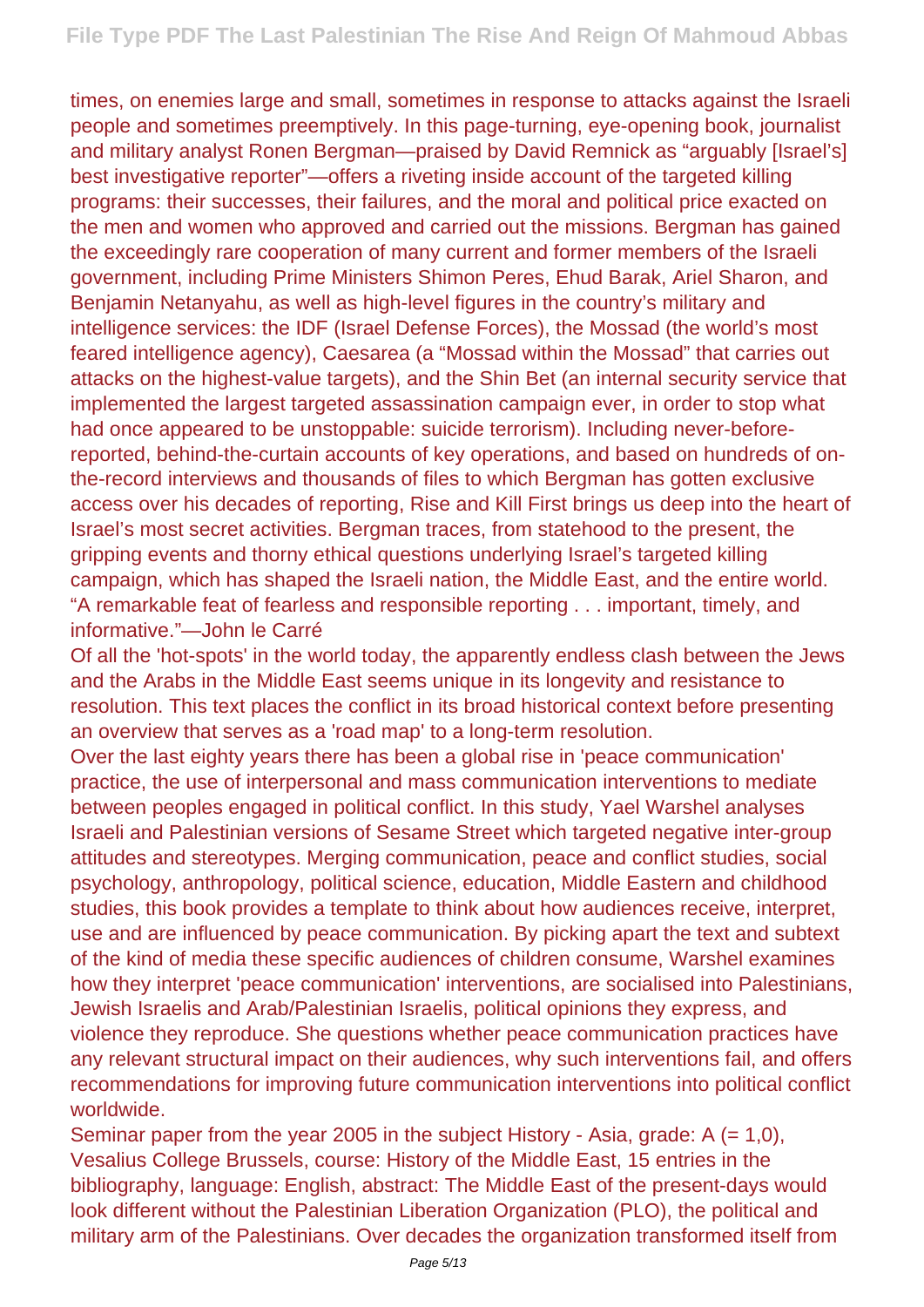the home of groups consisting of terrorists and armed fighters to the political voice of all Palestinians. Responsible for the efforts was the man who took over the PLO in 1969 and made it first the home for Arab terrorists and later to an organization to administer Palestine and to deal with the international parties concerned with the conflict in the Middle East: Peace-Nobel-Laureate Yasir Arafat. Decisive for the aggressive policies the PLO adopted in its first decade were the events surrounding its foundation and the takeover through Arafat and his Fateh organization. This research paper is going to examine why and how the powerful PLO could emerge. It is looking at the roots of Palestinian nationalism after World War II and introducing Arafat's Fateh movement. Afterwards it will take a close look to the foundation process of the PLO and its aims. The organization will be transformed in 1968 through Arafat. Hence the last chapter of this paper will deal with this issue. This research paper is based on a comprehensive bibliography containing primary and secondary sources and a scientific article on the topic. As basic work the very detailed book of Helena Cobban, The Palestinian Liberation Organisation - People, Power, Politics, was used.

A critical examination of the history of US-Palestinian relations The United States has invested billions of dollars and countless diplomatic hours in the pursuit of Israeli-Palestinian peace and a two-state solution. Yet American attempts to broker an end to the conflict have repeatedly come up short. At the center of these failures lay two critical factors: Israeli power and Palestinian politics. While both Israelis and Palestinians undoubtedly share much of the blame, one also cannot escape the role of the United States, as the sole mediator in the process, in these repeated failures. American peacemaking efforts ultimately ran aground as a result of Washington's unwillingness to confront Israel's ever-deepening occupation or to come to grips with the realities of internal Palestinian politics. In particular, the book looks at the interplay between the U.S.-led peace process and internal Palestinian politics—namely, how a badly flawed peace process helped to weaken Palestinian leaders and institutions and how an increasingly dysfunctional Palestinian leadership, in turn, hindered prospects for a diplomatic resolution. Thus, while the peace process was not necessarily doomed to fail, Washington's management of the process, with its built-in blind spot to Israeli power and Palestinian politics, made failure far more likely than a negotiated breakthrough. Shaped by the pressures of American domestic politics and the special relationship with Israel, Washington's distinctive "blind spot" to Israeli power and Palestinian politics has deep historical roots, dating back to the 1917 Balfour Declaration and the British Mandate. The size of the blind spot has varied over the years and from one administration to another, but it is always present. From the internationally bestselling author of the "terrifically affecting" (The Philadelphia Inquirer) Mornings in Jenin, a sweeping and lyrical novel that follows a young Palestinian refugee as she slowly becomes radicalized while searching for a better life for her family throughout the Middle East, for readers of international literary bestsellers including Washington Black, My Sister, The Serial Killer, and Her Body and Other Parties. As Nahr sits, locked away in solitary confinement, she spends her days reflecting on the dramatic events that landed her in prison in a country she barely knows. Born in Kuwait in the 70s to Palestinian refugees, she dreamed of falling in love with the perfect man, raising children, and possibly opening her own beauty salon. Instead, the man she thinks she loves jilts her after a brief marriage, her family teeters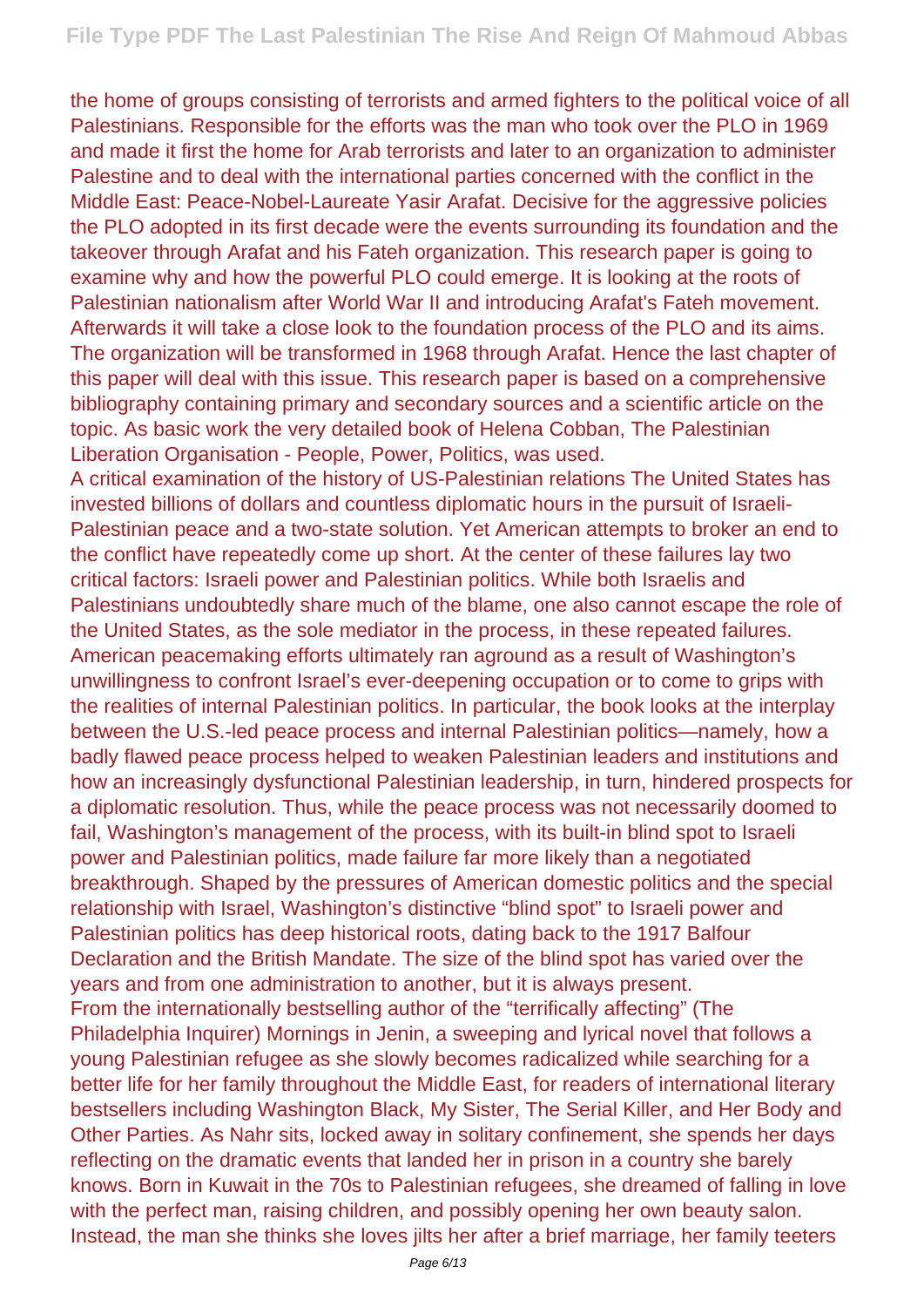on the brink of poverty, she's forced to prostitute herself, and the US invasion of Iraq makes her a refugee, as her parents had been. After trekking through another temporary home in Jordan, she lands in Palestine, where she finally makes a home, falls in love, and her destiny unfolds under Israeli occupation. Nahr's subversive humor and moral ambiguity will resonate with fans of My Sister, The Serial Killer, and her dark, contemporary struggle places her as the perfect sister to Carmen Maria Machado's Her Body and Other Parties. Written with Susan Abulhawa's distinctive "richly detailed, beautiful, and resonant" (Publishers Weekly) prose, this powerful novel presents a searing, darkly funny, and wholly unique portrait of a Palestinian woman who refuses to be a victim.

The Rise and Fall of Human Rights provides a groundbreaking ethnographic investigation of the Palestinian human rights world—its NGOs, activists, and "victims," as well as their politics, training, and discourse—since 1979. Though human rights activity began as a means of struggle against the Israeli occupation, in failing to end the Israeli occupation, protect basic human rights, or establish an accountable Palestinian government, the human rights industry has become the object of cynicism for many Palestinians. But far from indicating apathy, such cynicism generates a productive critique of domestic politics and Western interventionism. This book illuminates the successes and failures of Palestinians' varied engagements with human rights in their quest for independence.

Includes bibliographical references and index.

The volume traces the evolution of Palestine-Israel conflict through several historicallyinformed and roughly chronological, yet overlapping, investigations examining, inter alia: the effects of the First World War and the efforts of the Zionist movement culminating in the establishment of the State of Israel and the expulsion of over 700,000 Palestinians from the territories therein in 1947-48; missed opportunities for peace from 1967 to 1990 by reference to official policy documents; the revitalisation of Palestinian nationalism through the PLO after the 1967 war and the establishment of the Palestinian Authority in 1994; the competing rise and evolution of Islamic nationalism in Palestine, predominantly embodied by the Islamic Resistance Movement, Hamas; attempts at Palestinian institution-building contextualised by the profound influence of international donors and Israel; and the ongoing evolution of the relationship between Hamas and Israel. The final chapter canvases some of the rapidly evolving issues that have arisen over the last few years, including upheavals caused by the election of the Trump administration in the United States, and the periodic and ongoing conflicts between Israel and Hamas in Gaza. The volume will be of interest to both scholars and the general public wishing to understand the historical and present drivers of the conflict in the Holy Land.

For more than 60 years, hundreds of thousands of Palestinians have lived as Israeli citizens within the borders of the nation formed at the end of the 1948 conflict. Occupying a precarious middle ground between the Jewish citizens of Israel and the dispossessed Palestinians of the West Bank and the Gaza Strip, the Israeli Palestinians have developed an exceedingly complex relationship with the land they call home; however, in the innumerable discussions of the Israel-Palestine problem, their experiences are often overlooked and forgotten.In this book, historian Ilan Pappe examines how Israeli Palestinians have fared under Jewish rule and what their lives tell us about both Israel's attitude toward minorities and Palestinians' attitudes toward the Jewish state. Drawing upon significant archival and interview material, Pappe analyzes the Israeli state's policy towards its Palestinian citizens, finding discrimination in matters of housing, education, and civil rights. Rigorously researched yet highly readable, The Forgotten Palestinians brings a new and much-needed perspective to the Israel-Palestine debate.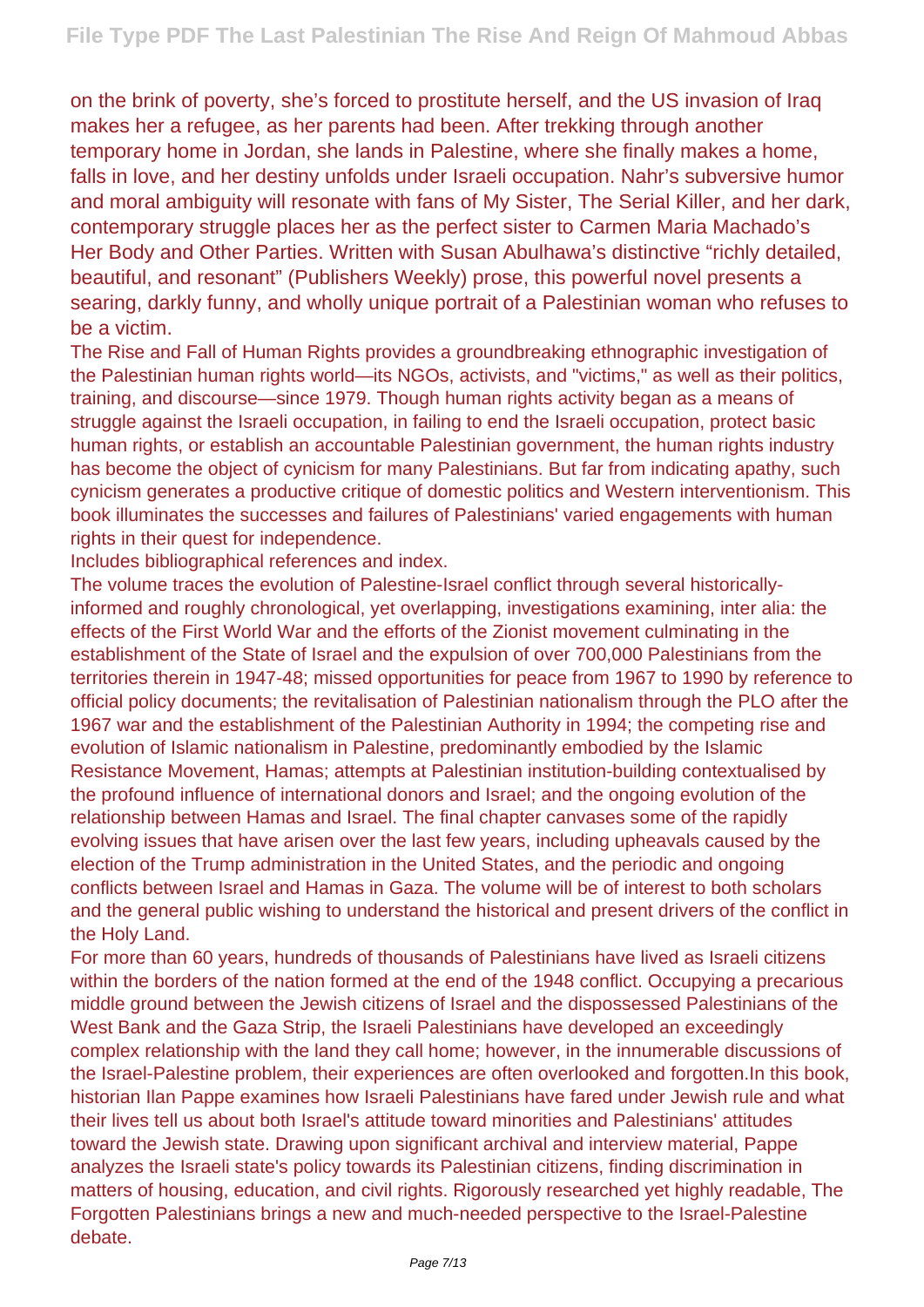On July 8, 2014, Israel launched air strikes on Hamas-controlled Gaza, followed by a ground invasion. The ensuing conflict led to 51 days of war that left over 2,000 people dead, the vast majority of whom were Palestinian civilians. During the assault, at least 10,000 homes were destroyed and, according to the United Nations, nearly 300,000 Palestinians were displaced. Max Blumenthal was on the ground during what he argues was an entirely avoidable catastrophe. In this explosive work of reportage, Blumenthal reveals the harrowing conditions and cynical deceptions that led to the ruinous war — details that slipped through the cracks of the mainstream media. Here, for the first time, Blumenthal unearths and presents shocking evidence of atrocities he gathered in the rubble of Gaza after much of the Western media had packed up. He radically shifts the discussion around a number of controversial issues, like the use of civilians as human shields by Israeli forces; the arbitrary targeting of Palestinian civilians; and widespread incitement to genocide by Israeli military personnel, political leaders, and state-sponsored clerics. Blumenthal recorded testimonies from scores of Gazan residents, documenting potential war crimes committed by the Israeli armed forces. He also documented details of the battles that took place between Israeli forces and the armed guerrilla factions of the Gaza Strip, explaining their military and political significance with intimate proximity to the subject. And he explains the outcome of the ceasefire agreement that arrived after 51 days of fighting, showing how US and Egyptian-led diplomacy makes another, even more horrifying war almost inevitable. The horrors the world witnessed in Gaza, Blumenthal argues, did not occur in a vacuum. They are reflections of the political trajectory of the state of Israeli society today. Here, Blumenthal demonstrates that while residents of Gaza are indeed victims who suffer immensely, they also engaged in dramatic acts of resistance. The 51 Day War exemplifies the fearless reporting and unflinching style that Blumenthal has become known for. A bold call for the American Left to extend their politics to the issues of Israel-Palestine, from a New York Times bestselling author and an expert on U.S. policy in the region In this major work of daring criticism and analysis, scholar and political commentator Marc Lamont Hill and Israel-Palestine expert Mitchell Plitnick spotlight how holding fast to one-sided and unwaveringly pro-Israel policies reflects the truth-bending grip of authoritarianism on both Israel and the United States. Except for Palestine deftly argues that progressives and liberals who oppose regressive policies on immigration, racial justice, gender equality, LGBTQ rights, and other issues must extend these core principles to the oppression of Palestinians. In doing so, the authors take seriously the political concerns and well-being of both Israelis and Palestinians, demonstrating the extent to which U.S. policy has made peace harder to attain. They also unravel the conflation of advocacy for Palestinian rights with anti-Semitism and hatred of Israel. Hill and Plitnick provide a timely and essential intervention by examining multiple dimensions of the Israeli-Palestinian conversation, including Israel's growing disdain for democracy, the effects of occupation on Palestine, the siege of Gaza, diminishing American funding for Palestinian relief, and the campaign to stigmatize any critique of Israeli occupation. Except for Palestine is a searing polemic and a cri de coeur for elected officials, activists, and everyday citizens alike to align their beliefs and politics with their values.

This study provides a general outline of Palestinian population growth between 1948 and 1987 and then focuses on the town of Nablus for a detailed analysis of the main aspects of Palestinian migration and high rates of natural increase. The author shows how the recession that struck the Arab oil economies in the early 1980s, by slowing down the migratory movement, shut off the valve that had afforded the Palestinians in the West Bank and Gaza relief from economic pressures.

Hamas rules Gaza and the lives of the two million Palestinians who live there. Demonized in media and policy debates, various accusations and critical assumptions have been used to justify extreme military action against Hamas. The reality of Hamas is, of course, far more complex. Neither a democratic political party nor a terrorist group, Hamas is a multifaceted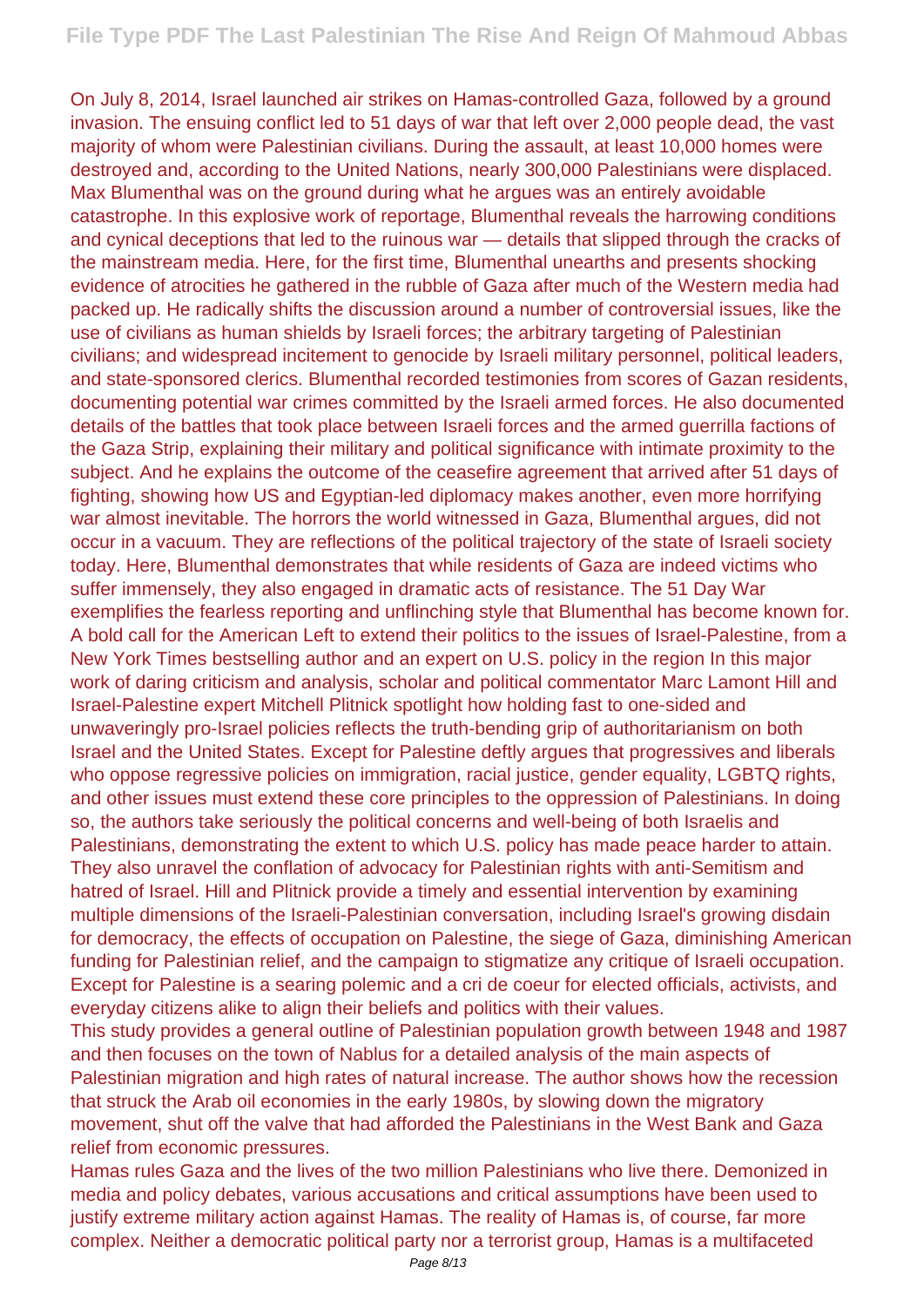liberation organization, one rooted in the nationalist claims of the Palestinian people. Hamas Contained offers the first history of the group on its own terms. Drawing on interviews with organization leaders, as well as publications from the group, Tareq Baconi maps Hamas's thirty-year transition from fringe military resistance towards governance. He breaks new ground in questioning the conventional understanding of Hamas and shows how the movement's ideology ultimately threatens the Palestinian struggle and, inadvertently, its own legitimacy. Hamas's reliance on armed struggle as a means of liberation has failed in the face of a relentless occupation designed to fragment the Palestinian people. As Baconi argues, under Israel's approach of managing rather than resolving the conflict, Hamas's demand for Palestinian sovereignty has effectively been neutralized by its containment in Gaza. This dynamic has perpetuated a deadlock characterized by its brutality—and one that has made permissible the collective punishment of millions of Palestinian civilians.

One of the "10 Must-Read Histories of the Palestine-Israel Conflict" —Ian Black, Literary Hub, on the 100th anniversary of the Balfour Declaration The new edition of the acclaimed text that explores the issues continuing to define the Israeli-Palestinian conflict Numerous instances of competing, sometimes incompatible narratives of controversial events are found throughout history. Perhaps the starkest example of such contradictory representations is the decades-long conflict between Israel and Palestine. For over 140 years, Israelis, Palestinians, and scores of peacemakers have failed to establish a sustainable, mutually-acceptable solution. The Israel-Palestine Conflict introduces the historical basis of the dispute and explores both the tangible issues and intangible factors that have blocked a peaceful resolution. Author Neil Caplan helps readers understand the complexities and contradictions of the conflict and why the histories of Palestine and Israel are so fiercely contested. Now in its second edition, this book has been thoroughly updated to reflect the events that have transpired since its original publication. Fresh insights consider the impact of current global and regional instability and violence on the prospects of peace and reconciliation. New discussions address recent debates over two-state versus one-state solutions, growing polarization in public discourse outside of the Middle East, the role of public intellectuals, and the growing trend of merging scholarship with advocacy. Part of the Wiley-Blackwell Contested Histories series, this clear and accessible volume: Offers a balanced, non-polemic approach to current academic discussions and political debates on the Israel-Palestine conflict Highlights eleven core arguments viewed by the author as unwinnable Encourages readers to go beyond simply assigning blame in the conflict Explores the major historiographical debates arising from the dispute Includes updated references and additional maps Already a standard text for courses on the history and politics of the Middle East, The Israel-Palestine Conflict is an indispensable resource for students, scholars, and interested general readers.

During the last decade of the British Mandate for Palestine (1939–1948), Arabs and Jews used the law as a resource to gain leverage against each other and to influence international opinion. The parties invoked "transformational legal framing" to portray the essentially political-religious conflict as a legal dispute involving claims of justice, injustice, and victimisation, and giving rise to legal/equitable remedies. Employing this form of narrative and framing in multiple "trials" during the first 15 years of the Mandate, the parties continued the practice during the last and most crucial decade of the Mandate. The term "trial" provides an appropriate typology for understanding the adversarial proceedings during those years in which judges, lawyers, witnesses, cross-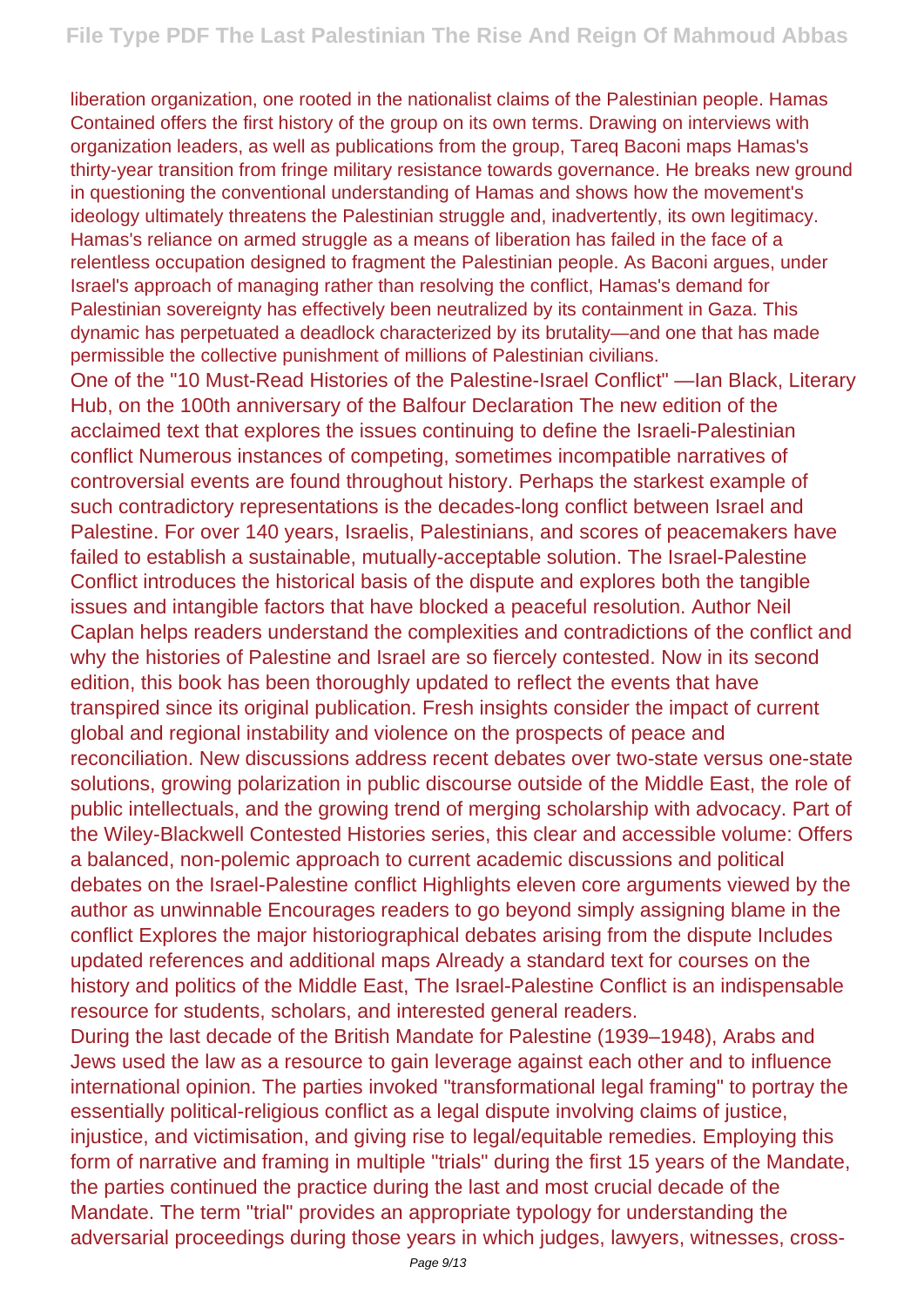examination, and legal argumentation played a key role in the conflict. The four trials between 1939 and 1947 produced three different outcomes: the one-state solution in favour of the Palestinian Arabs, the no-state solution, and the two-state solution embodied in the United Nations November 1947 partition resolution, culminating in Israel's independence in May 1948. This study analyses the role of the law during the last decade of the British Mandate for Palestine, making an essential contribution to the literature on lawfare, framing and narrative, and the Arab-Israeli Conflict. Revealing how jihadist networks take hold in communities wracked by poverty, despair, and unemployment, a study of the rise of Islamic extremism in southern Lebanon journeys inside the Palestinian refugee camp at Ain al-Helweh, a recruitment ground for young, disenfranchised Palestinians, and discusses the growth of Hezbollah and the

contributions of such players as Syria and Iran.

In Itineraries in Conflict, Rebecca L. Stein argues that through tourist practices—acts of cultural consumption, routes and imaginary voyages to neighboring Arab countries, culinary desires—Israeli citizens are negotiating Israel's changing place in the contemporary Middle East. Drawing on ethnographic and archival research conducted throughout the last decade, Stein analyzes the divergent meanings that Jewish and Palestinian citizens of Israel have attached to tourist cultures, and she considers their resonance with histories of travel in Israel, its Occupied Territories, and pre-1948 Palestine. Stein argues that tourism's cultural performances, spaces, souvenirs, and maps have provided Israelis in varying social locations with a set of malleable tools to contend with the political changes of the last decade: the rise and fall of a Middle East Peace Process (the Oslo Process), globalization and neoliberal reform, and a second Palestinian uprising in 2000. Combining vivid ethnographic detail, postcolonial theory, and readings of Israeli and Palestinian popular texts, Stein considers a broad range of Israeli leisure cultures of the Oslo period with a focus on the Jewish desires for Arab things, landscapes, and people that regional diplomacy catalyzed. Moving beyond conventional accounts, she situates tourism within a broader field of "discrepant mobility," foregrounding the relationship between histories of mobility and immobility, leisure and exile, consumption and militarism. She contends that the study of Israeli tourism must open into broader interrogations of the Israeli occupation, the history of Palestinian dispossession, and Israel's future in the Arab Middle East. Itineraries in Conflict is both a cultural history of the Oslo process and a call to fellow scholars to rethink the contours of the Arab-Israeli conflict by considering the politics of popular culture in everyday Israeli and Palestinian lives.

"Ramzy Baroud's book of Palestinian prisoners' stories is a remarkable work. With each story, there is a roll-call of the best of humanity. courage, struggle, determination, generosity, passion, humility .. Everyone should read this searing and beautiful book." JOHN PILGER "... you will delve into the lives of men and women, read intimate stories that they have chosen to share with you, stories that may surprise you, anger you and even shock you. But they are crucial stories that must be told, read and retold." KHALIDA JARRAR, Palestine Legislative Council "The rationale for Palestinian resistance is heightened by having law and morality on the side of demands for an end to the oppressive Israeli occupation and the persistent abuse of fundamental Palestinian rights...." RICHARD FALK, former UN Special Rapporteur, Prof. Emeritus, Princeton Hundreds of thousands of Palestinians have experienced life in Israel's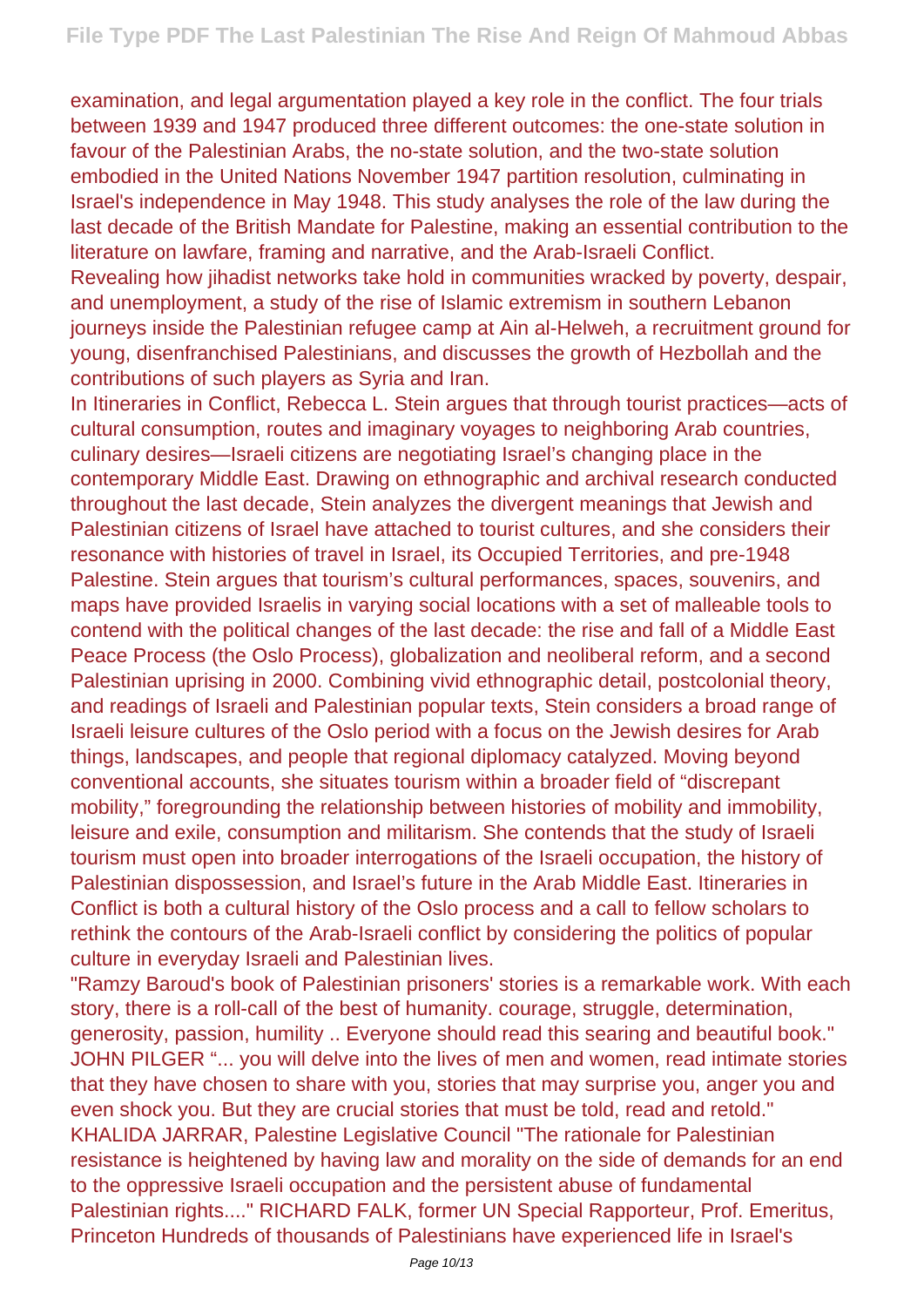prisons since 1967, as did many more in previous decades during the course of the ongoing Israeli military occupation. Yet rarely has the story of their experiences in Israeli jails been told by the prisoners themselves. Typically the Western media portrays them as 'terrorists' while well-meaning third-party human rights advocates paint them as hapless victims. They are neither. This book permits the reader to access the reality of Palestinian imprisonment as told by Palestinian prisoners themselves -- stories of appalling suffering and determination to reclaim their freedom. The stories in this book are not meant to serve as an account of Israeli torture methods. Instead, each story highlights a distinct experience -- each so personal, so profound -- in order to underline the humanity of those who are constantly dehumanized by Israeli hasbara and the mainstream corporate media's biased accounts.. Palestinian prisoners are an essential element in the collective resistance against Israeli colonialism, apartheid and military occupation. Rather than being viewed as unfortunate victims, their steadfastness exemplifies the ongoing fight of the Palestinian people as a whole. In reality, all Palestinians living under Israeli occupation and siege are also prisoners. The Gaza Strip is often referred to as the "world's largest open-air prison." It is in this context that this book becomes an essential read

The Last PalestinianThe Rise and Reign of Mahmoud AbbasRowman & Littlefield This title is part of American Studies Now and available as an e-book first. Visit ucpress.edu/go/americanstudiesnow to learn more. The Boycott, Divestment, and Sanctions movement (BDS) has expanded rapidly though controversially in the United States in the last five years. The academic boycott of Israeli academic institutions is a key component of that movement. What is this boycott? Why does it make sense? And why is this an American Studies issue? These key questions and others are answered in this short essential book. Boycott! situates the academic boycott in the broader history of boycotts in the United States as well as Palestine and shows how it has evolved into a transnational social movement that has spurred profound intellectual and political shifts. It explores the movement's implications for antiracist, feminist, queer, and academic labor organizing and examines the boycott in the context of debates about Palestine, Zionism, race, rights-based politics, academic freedom, decolonization, and neoliberal capitalism.

Mahmoud Abbas rose to prominence as a top Palestinian negotiator, became the leader of his nation, and then tragically failed to negotiate a peace agreement. This is the first book in English that focuses on one of the most important fixtures of the Israeli-Palestinian conflict. Filled with new details and based on interviews with key figures in Ramallah, Jerusalem, and Washington, this book weaves together a fascinating story that will interest both veteran observers of the conflict and readers new to Israeli-Palestinian history.The authors, one a research fellow at a nonpartisan Washington think tank and the other an award-winning diplomatic correspondent for Israel's largest news website, tell the inside story of Abbas's complicated multi-decade relationship with America, Israel, and his own people. They trace his upbringing in Galilee, his family's escape from the 1948 Israeli-Arab war, and his education abroad. They chart his rise to prominence as a pivotal actor in the Oslo peace process of the 1990s and his unsuccessful attempt to offer a nonviolent alternative to the Second Intifada. The authors pay special attention to the crucial years of 2005 to 2014, exploring such questions as: How did Abbas lose control of half of his governing territory and the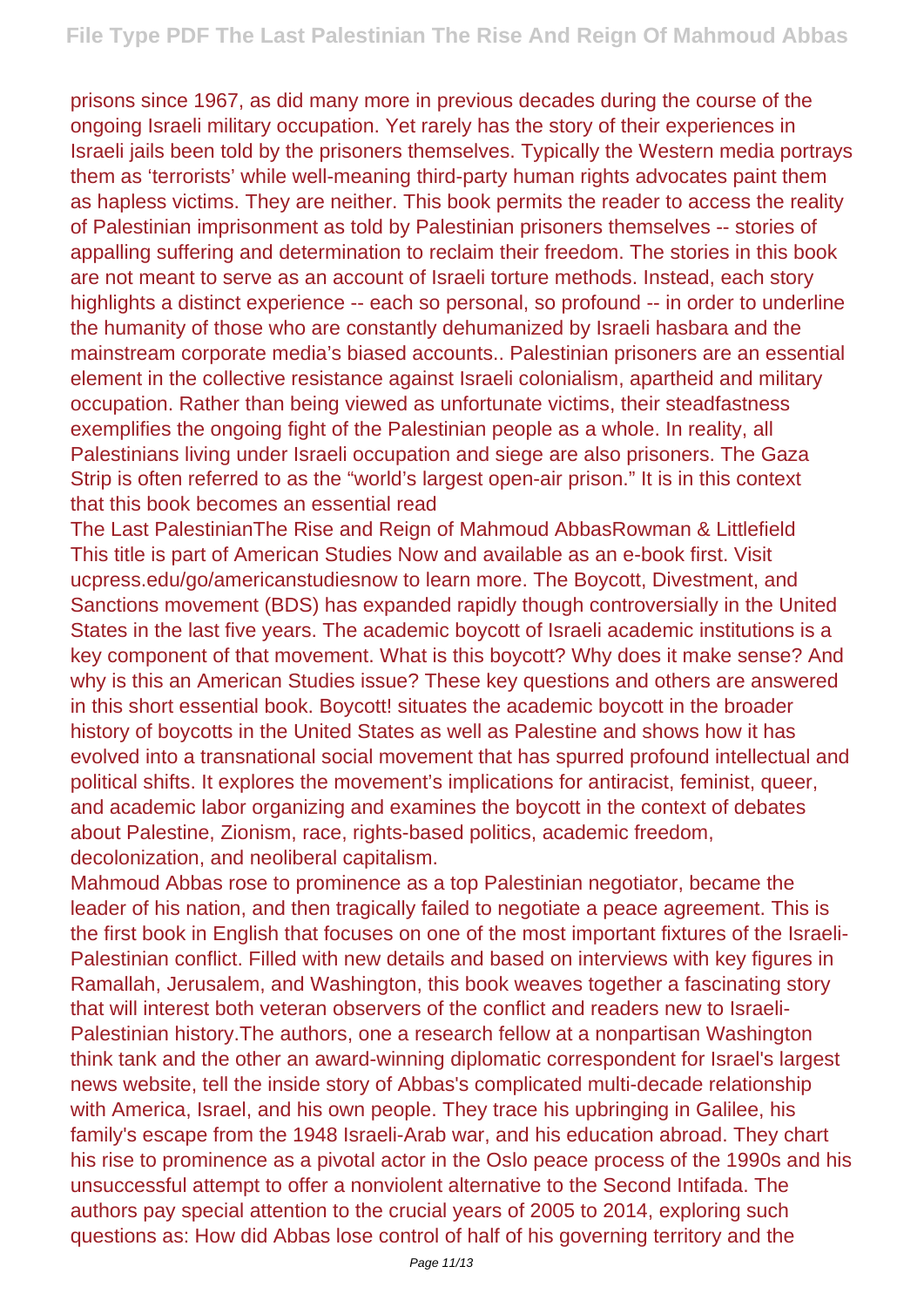support of more than half of his people? Why was Abbas the most prominent Palestinian leader to denounce terrorism? Why did Abbas twice walk away from peace offers from Israel and the U.S. in 2008 and 2014? And how did he turn himself from the first world leader to receive a phone call from President Obama to a person who ultimately lost the faith of the American president?Concluding that Abbas will most likely be judged a tragic figure, the authors emphasize that much of his historical importance will depend on the state of the peace process after he is gone. Only the future will determine which of the emerging schools of Palestinian political thought will hold sway and how it will affect the Israeli-Palestinian conflict.

This book examines the politics of Jerusalem since 1967 and the city's decline as an Arab city. Covering issues such as the Old City, the barrier, planning regulations and efforts to remove Palestinians from it, the book provides a broad overview of the contemporary situation and political relations inside the Palestinian community, but also with the Israeli authorities. Presents a history of the territory, in an effort to understand the essence of the conflicts in the Gaza Strip.

The product of painstaking research and countless interviews, A High Price offers a nuanced, definitive historical account of Israel's bold but often failed efforts to fight terrorist groups. Beginning with the violent border disputes that emerged after Israel's founding in 1948, Daniel Byman charts the rise of Yasir Arafat's Fatah and leftist groups such as the Popular Front for the Liberation of Palestine--organizations that ushered in the era of international terrorism epitomized by the 1972 hostage-taking at the Munich Olympics. Byman reveals how Israel fought these groups and others, such as Hamas, in the decades that follow, with particular attention to the grinding and painful struggle during the second intifada. Israel's debacles in Lebanon against groups like the Lebanese Hizballah are examined in-depth, as is the country's problematic response to Jewish terrorist groups that have struck at Arabs and Israelis seeking peace. In surveying Israel's response to terror, the author points to the coups of shadowy Israeli intelligence services, the much-emulated use of defensive measures such as sky marshals on airplanes, and the role of controversial techniques such as targeted killings and the security barrier that separates Israel from Palestinian areas. Equally instructive are the shortcomings that have undermined Israel's counterterrorism goals, including a disregard for long-term planning and a failure to recognize the long-term political repercussions of counterterrorism tactics.

A landmark history of one hundred years of war waged against the Palestinians from the foremost US historian of the Middle East, told through pivotal events and family history In 1899, Yusuf Diya al-Khalidi, mayor of Jerusalem, alarmed by the Zionist call to create a Jewish national home in Palestine, wrote a letter aimed at Theodore Herzl: the country had an indigenous people who would not easily accept their own displacement. He warned of the perils ahead, ending his note, "in the name of God, let Palestine be left alone." Thus Rashid Khalidi, al-Khalidi's great-great-nephew, begins this sweeping history, the first general account of the conflict told from an explicitly Palestinian perspective. Drawing on a wealth of untapped archival materials and the reports of generations of family members—mayors, judges, scholars, diplomats, and journalists—The Hundred Years' War on Palestine upends accepted interpretations of the conflict, which tend, at best, to describe a tragic clash between two peoples with claims to the same territory. Instead, Khalidi traces a hundred years of colonial war on the Palestinians, waged first by the Zionist movement and then Israel, but backed by Britain and the United States, the great powers of the age. He highlights the key episodes in this colonial campaign, from the 1917 Balfour Declaration to the destruction of Palestine in 1948, from Israel's 1982 invasion of Lebanon to the endless and futile peace process. Original, authoritative, and important, The Hundred Years' War on Palestine is not a chronicle